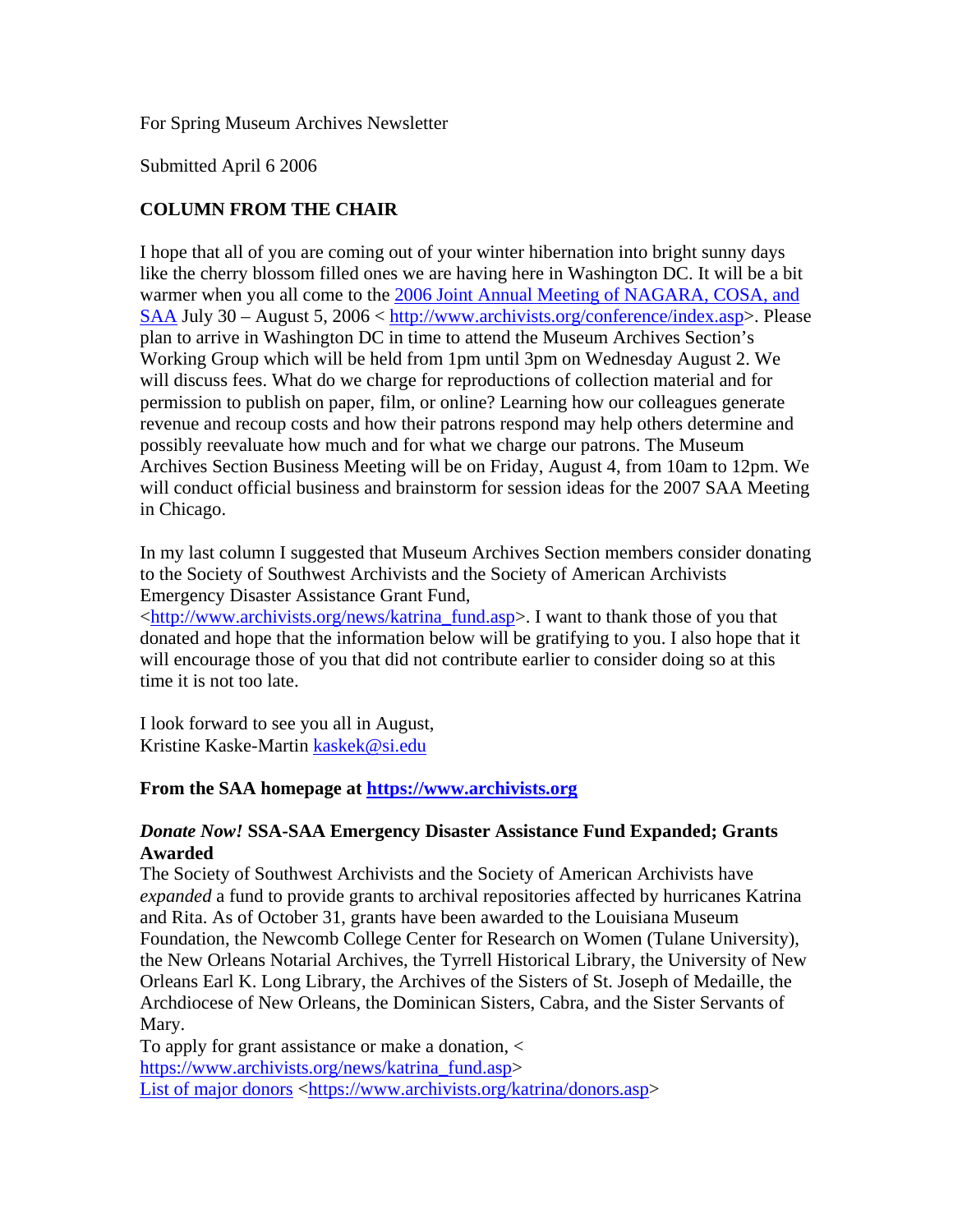### **Hurricane Katrina Recovery Information**

Documenting the Response to the Hurricanes at https://www.archivists.org/news/hurricanes111505.asp Report of Hurricane Katrina Damage Assessment (PDF) at https://www.archivists.org/news/katrina\_DamageReport.pdf Responding to Hurricane Katrina: Report from Mississippi at https://www.archivists.org/news/katrina\_visit\_report.asp Saving History from a Hurricane at http://www.csmonitor.com/2005/0928/p12s01 lihc.htm Click here for information on recovery efforts... https://www.archivists.org/news/katrina.asp

## **NEWS BLURBS**

The San Diego Museum of Photographic Art's Edmund L. and Nancy K. Dubois library will hold a grand opening on May 24, 2006. The Dubois Library holds over 20,000 contemporary and historical items, comprised of more than 14,000 monographs and 120 journals, and is open to museum members, students, and researchers by appointment.

Three archives of special material round out the collection of the Dubois Library. The Louis Clyde Stoumen Archives preserve the personal papers of the noted photographer and filmmaker. The Nagasaki Journey Archives preserve the collection of material related to an exhibition of photographs taken by Japanese photographer Yosuke Yamahata. The institutional archive of the Museum of Photographic Arts preserves material from the history of the museum, one of the few institutions internationally that is devoted to photography.

For more information, or to schedule an appointment to visit the library, please visit http://www.mopa.org or contact librarian Kaitlyn Means via email, means@mopa.org, or at (619) 238-7559 ext. 216.

The San Diego Museum of Photographic Art's Edmund L. and Nancy K. Dubois library will hold a grand opening on May 24, 2006. The Dubois Library holds over 20,000 contemporary and historical items, comprised of more than 14,000 monographs and 120 journals, and is open to museum members, students, and researchers by appointment.

Three archives of special material round out the collection of the Dubois Library. The Louis Clyde Stoumen Archives preserve the personal papers of the noted photographer and filmmaker. The Nagasaki Journey Archives preserve the collection of material related to an exhibition of photographs taken by Japanese photographer Yosuke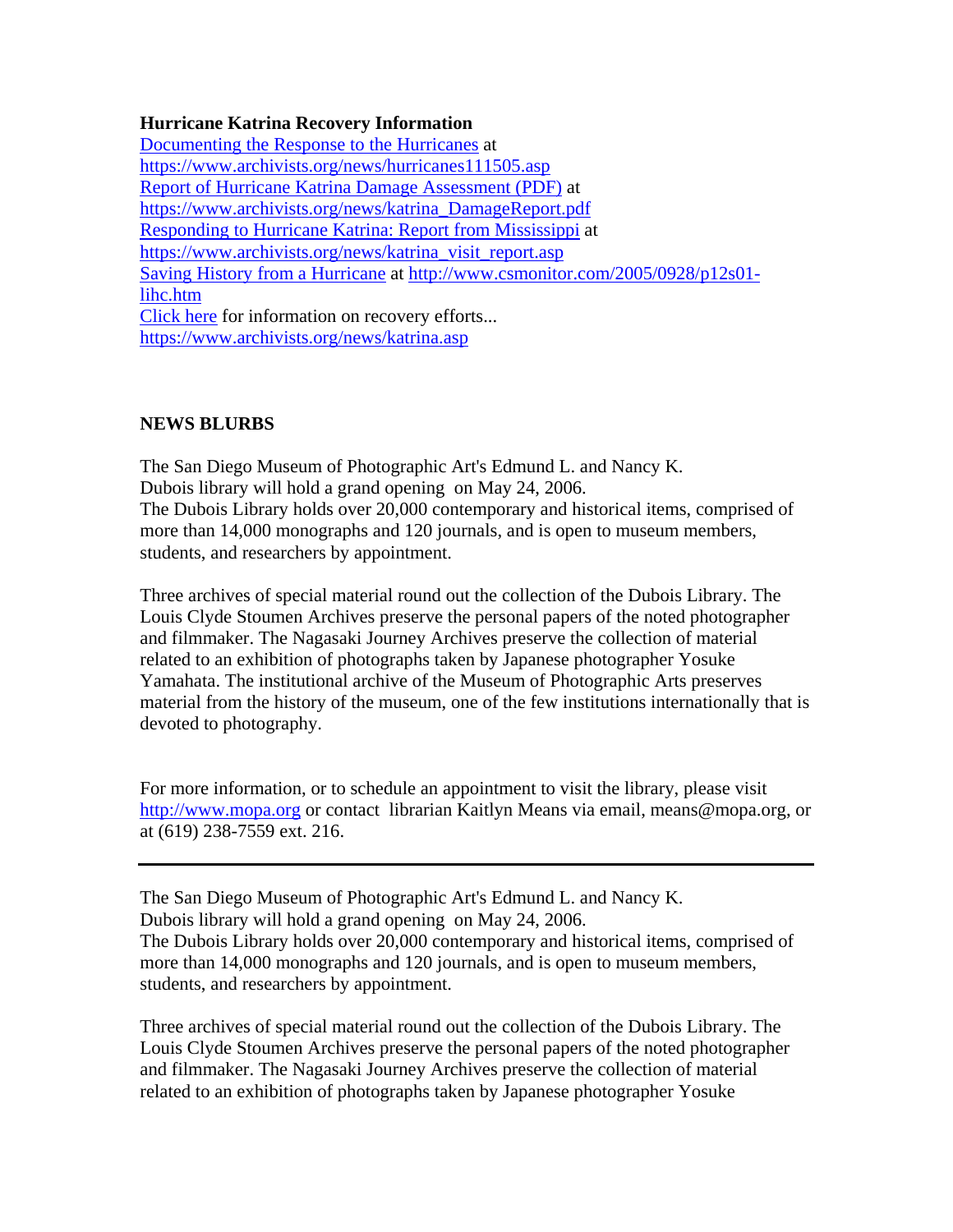Yamahata. The institutional archive of the Museum of Photographic Arts preserves material from the history of the museum, one of the few institutions internationally that is devoted to photography.

For more information, or to schedule an appointment to visit the library, please visit http://www.mopa.org or contact librarian Kaitlyn Means via email, means@mopa.org, or at (619) 238-7559 ext. 216.

Golden Age of Radio Special Collections Museum collections included in new reference book

Researchers searching for archival material relating to radio's contribution to America's cultural heritage have a new reference tool at their disposal: A Resource Guide to the Golden Age of Radio: Special Collections, Bibliography and the Internet by Susan and David S. Siegel (Book Hunter Press, 2006).

 The book includes 2,300 Special Collections in museums, academic and public libraries, historical societies, corporate archives and private collections in the United States containing the personal and business papers of the people who made radio possible (writers, actors, directors, station executives and owners, etc.), scripts, sound recordings of local, regional and network programs, including many long forgotten programs, photographs, publicity material, memorabilia and other ephemera.

 The book also includes 1,500 Bibliographic citations grouped into 54 convenient subject categories from Advertising to World War II, 100+ research oriented Internet sites with leads to additional resources and an Index that integrates all 3,800 listings and which can be searched by person, program or subject.

 For more information about the book is available at www.bookhunterpress.com/radio or contact the publisher at bookhunterpress@verizon.net.

#### **Meskwaki Nation Receives Textile Grant from IMLS**

This past fall, the Sac & Fox Tribe (Meskwaki Nation) received a grant from IMLS (Institute of Museum and Library Services) to train current museum staff and volunteers on proper textile care. The team met for an initial workshop at the State Historical Building in Des Moines.

They met Mary Bennett, Special Collections Coordinator at the State Historical Society building in Iowa City, Jerome Thompson, Pete Sixbey, curators and Sheila Hanke, a conservator. The team learned how to prepare items for storage, to protect them from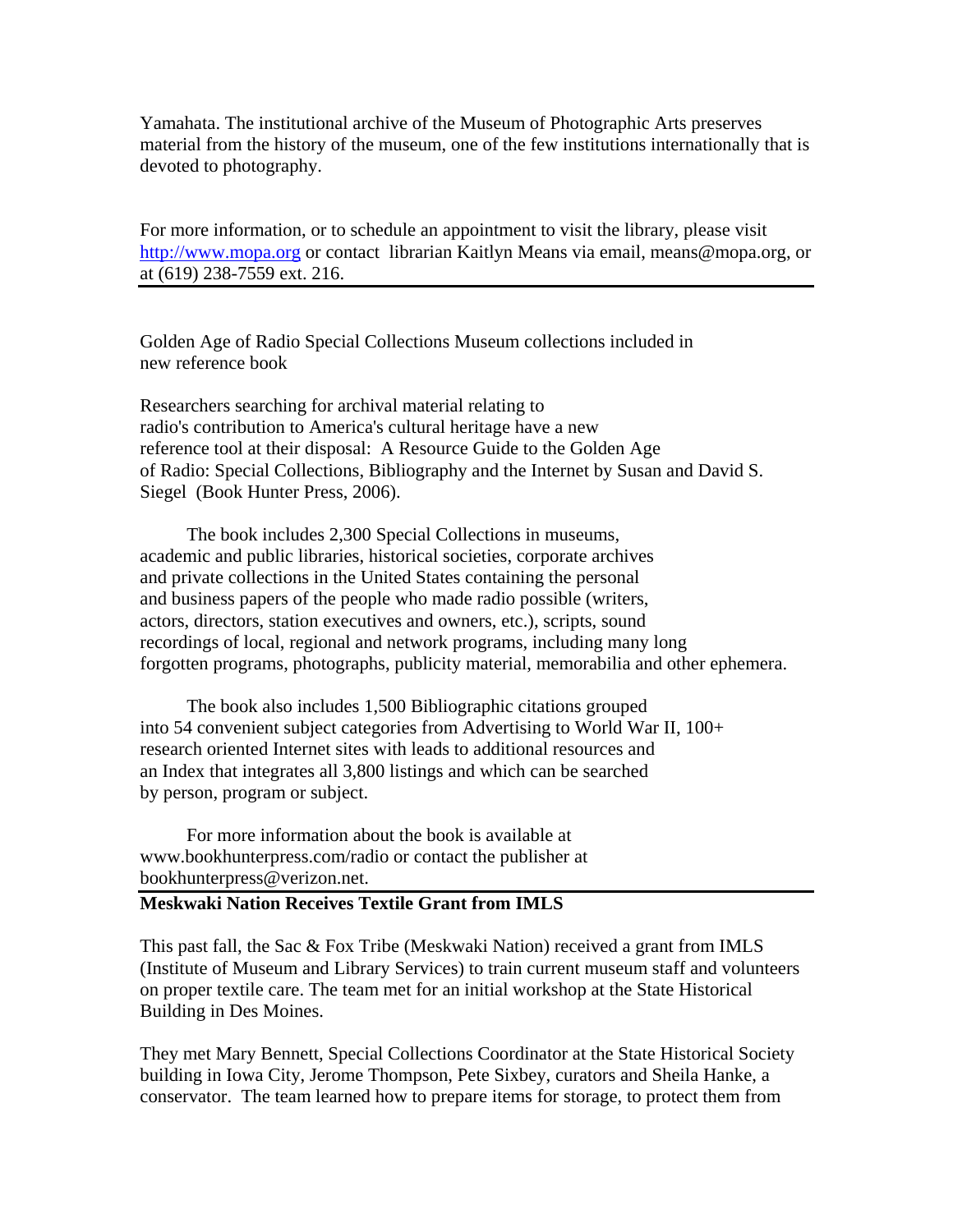dust and other contaminants, to store like items together, and to stabilize fragile items. Sheila Hanke demonstrated how to do an "intake" to assess and document the condition of a newly received textile.

Jerome Thompson talked about controlling humidity, lighting, and building materials. At the Meskwaki dioramas, Jerome discussed techniques used in creating those displays. The team also visited a garage sized paint room, a construction room for making display cases, and areas for photographing, and preparing items for storage.

The second workshop, at the Meskwaki Tribal Center, taught additional skills on vacuuming, photographing, accessioning, describing techniques, identifying fibers, and building platforms for handling textiles.

Through these monthly workshops, the team will have prepared most, if not all, the textiles in the Meskwaki collection and will have selected 10-20 items to send to a conservator for repair. This one year project will be paid for totally by grant funds from IMLS.

The Meskwaki Museum is located in the Tribal Center at 349 Meskwaki Rd. Tama, Iowa, about seven miles west of Tama, Iowa. The museum is open 8:00 to 4:30 Monday through Friday.

Special Exhibits

New Exhibit at Southern Museum Reveals Harsh Reality of Railroad Life

The Southern Museum of Civil War and Locomotive History will unveil a new exhibit about the harsh but human side of the railroad, a subject normally dominated by talk of machinery and technology.

Beginning January 21, A World Apart: 150 Years of Railroaders at Work, will tell the story of the risky and laborious lives of railroaders through photographs provided by the Center for Railroad Photography  $&$  Art. The earliest image is actually a daguerreotype depicting the crew of the locomotive Tioga, built in 1848.

"Most of these railroaders lived lives we could never imagine - lives tied so fully to the railroad, they put the railroad and their safety before their families and friends," said Sallie Loy, senior archivist at the Southern Museum. "This exhibit is truly 'A World Apart.'"

The Supreme Court even took note of the railroad worker's unpalatable duties in comparison to any other industry in the country, and called the railroad "a state within a state" in a 1957 decision.

The exhibit is made possible by generous support provided by the Kennesaw Museum Foundation. It is also part of a nationwide program underway by the Center for Railroad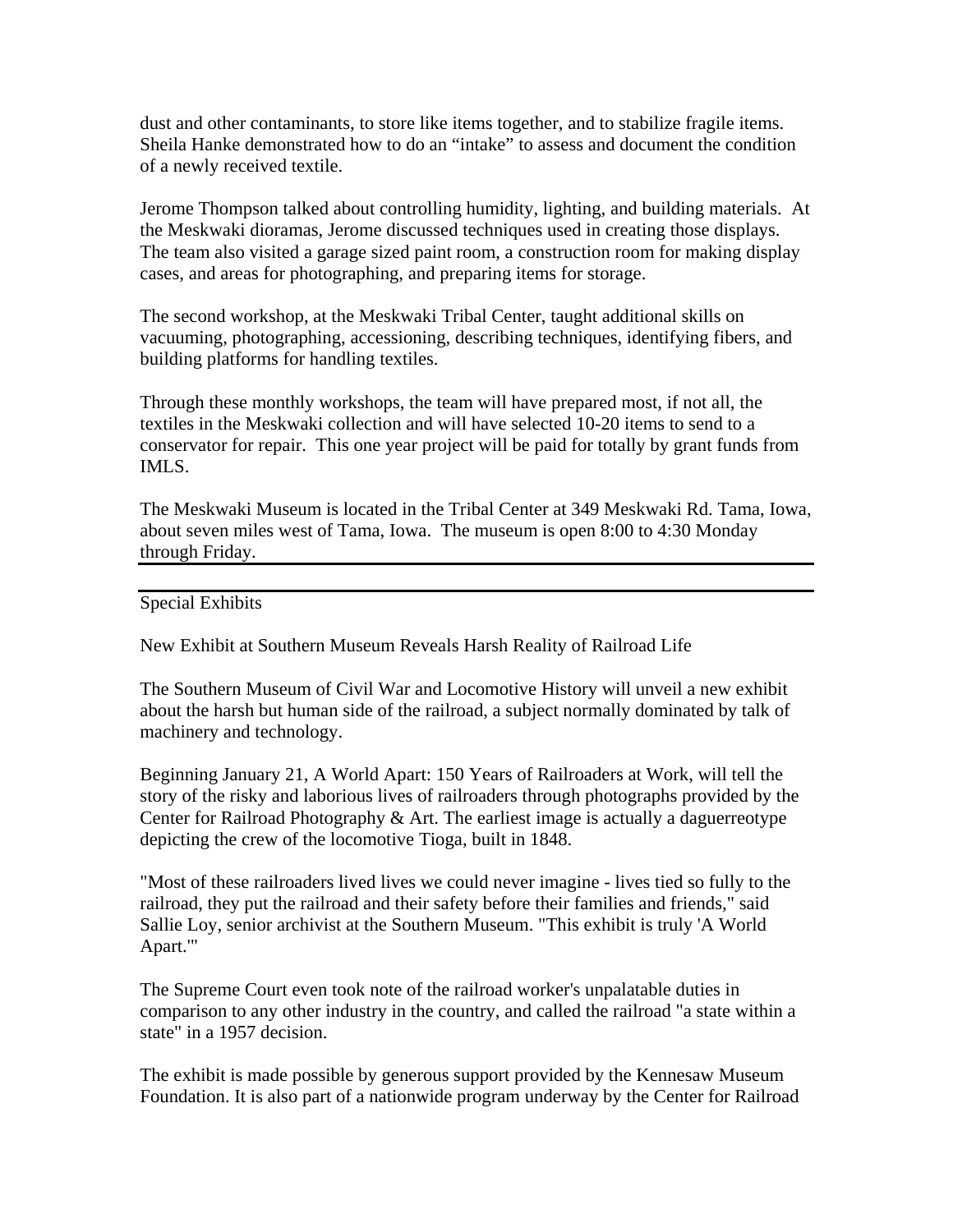Photography  $\&$  Art, to increase awareness and understanding of the significance of railroad work in America. Major support for the "Work" program is provided by the North American Railway Foundation.

The Southern Museum, a Smithsonian Institution affiliate, features collections of rare Civil War weapons, uniforms, and other personal items; an exciting exhibit about The Great Locomotive Chase, including a short movie; and a full-scale replica of a locomotive factory that helped rebuild the South after the war.

To view other upcoming events, visit our calendar section.

The Southern Museum is located 20 miles north of Atlanta, off I-75 at exit 273. Click here for visitor information, or call (770) 427-2117.

Arcadia Publishing is seeking local historians, museums and archives to author pictorial history books. Arcadia books include approximately 200 historic images and captions, and tell the story of a community from the birth of photography to the present day. They are packaged in an attractive, affordable format, and appeal to a wide variety of retailers and book buyers. Arcadia finances all aspects of book production—including the actual printing of the book to sales, marketing, and distribution. Authors, in turn, receive 8 percent of the net profits. This is an unbeatable opportunity in local history publishing. Potential authors should contact Publisher Lauren Bobier at 843-853-2070 ext. 128 or at lbobier@arcadiapublishing.com. Search Arcadia's on-line catalog of more than 3,000 titles at http://www.arcadiapublishing.com.

Philadelphia Museum of Art Library and Archives Moving Notice

In the coming months, the following changes will affect services offered by the Museum Library and Archives in anticipation of their upcoming move. Departmental staff will need to prepare collections and reduce public services in two phases:

From February 1 through June 16, 2006, there will be limited access to collections, and reference assistance will not be offered by telephone, mail or email. Users may visit the Library and Archives by appointment only, to conduct their own research, Tuesday through Friday from 1:00 p.m.-4:00 p.m. To schedule an appointment, please call the Library at (215) 684-7650 or the Archives at (215) 684-7659.

From June 19, 2006 until late spring 2007, the Library and Archives will be closed to all outside research.

This temporary service interruption is necessary because the Library and Archives will be moving to the Ruth and Raymond G. Perelman Building (formerly known as the Reliance Standard Life Insurance Company Building), located at 25th Street and the Benjamin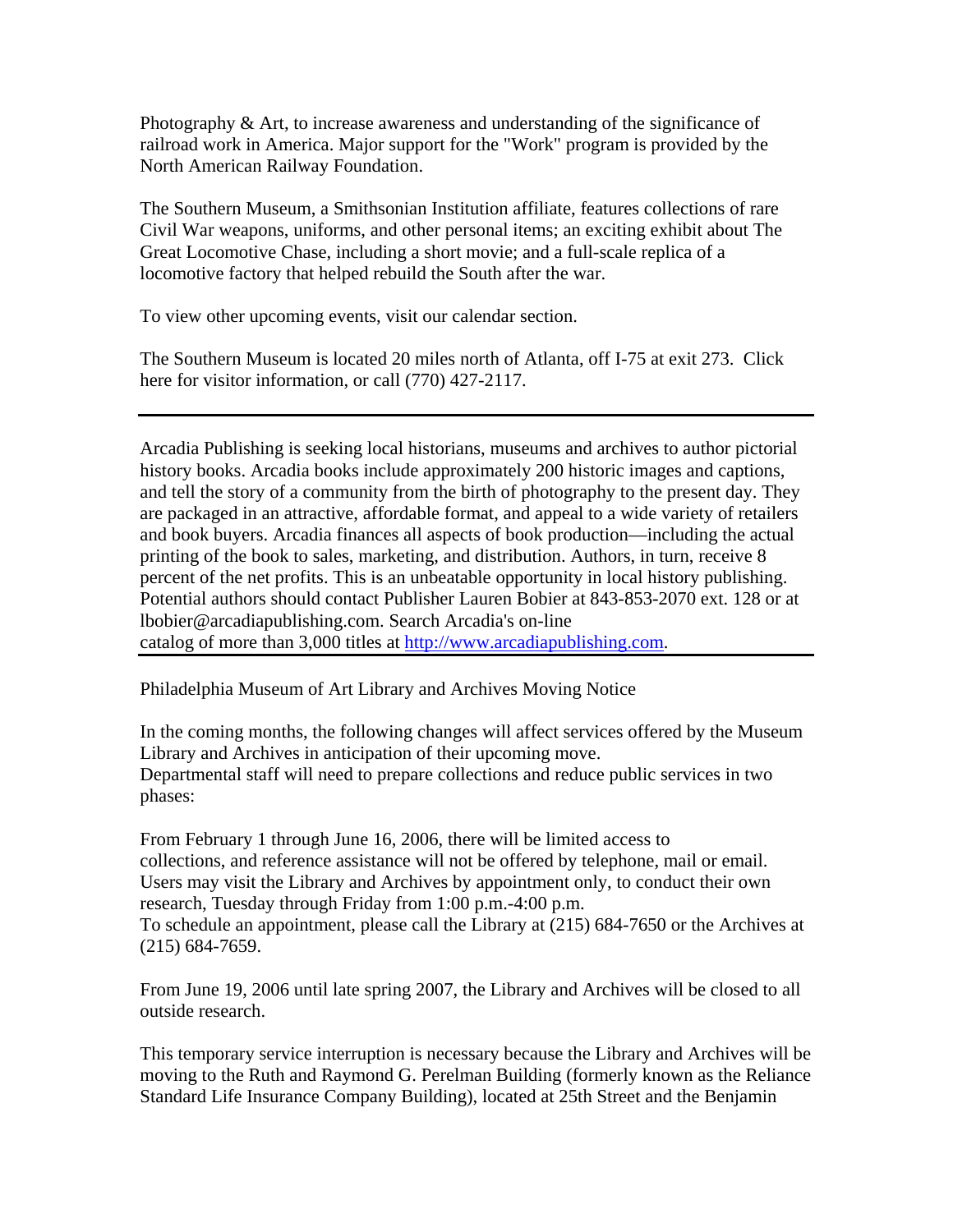Franklin Parkway, across the street from the main Museum building. The Perelman Building is currently undergoing a major renovation to create a state of the art facility, which will include an improved and expanded space for the Library and Archives, along with art galleries, curatorial study-storage areas, an educational resource center, conservation labs, and offices. We look forward to welcoming visitors to our new home.

Updates concerning the moving project, including the official date of reopening (to be determined), will continue to be posted on the Library and Archives home pages (http://www.philamuseum.org).

Mary Curran Papers Donated to the Philadelphia Museum of Art Archives

We are pleased to announce the donation of the Mary Curran Papers to the PMA Archives. Mary Curran (1885-1976) was an important arts administrator in the Philadelphia area during the Great Depression and a colleague of former PMA Director, Fiske Kimball. Curran worked with the Works Progress Administration and faced a fair amount of scandal during her career, including a protracted battle with Albert Barnes (famous art collector and arts educator), to which Kimball came to her aid. The collection measures approximately 4 cubic feet and includes correspondence, memoranda, exhibition checklists, meeting minutes, photographs, drawings, scrapbooks, ephemera, and clippings. Also included is material relating to working women's groups in the Philadelphia area from the 1930s and 1940s and some Curran family memorabilia. It is a small collection with a very big scope and should be an excellent resource for the study of Depression-era arts initiatives in the region.

## **ARTICLE**

Smithsonian Institution Archives Hosts Korean Graduate Students in Archival Science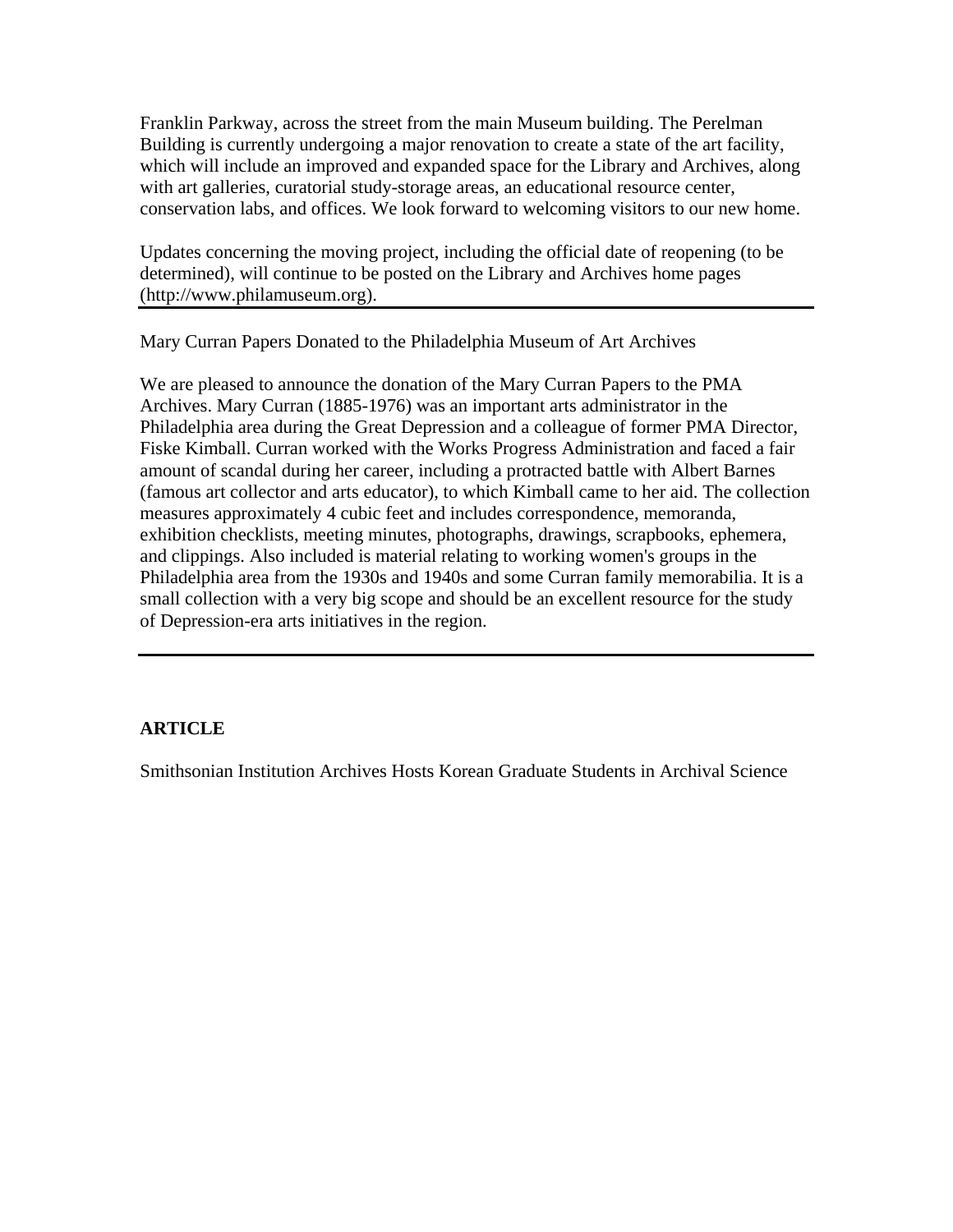

**Front Row: Kim Sehee, the author, Chung Eunkyung Back Row: Captain Lee Hyundeog, Yeo Sangah, Captain Cheon Kwonju** 

Since 2003, I had been corresponding on an informal basis with Professor Kim Ki-Seok, who was in the education department at Seoul National University (SNU), and had developed the University's graduate archival science program. On April 7, 2005, he broached the idea of having seven graduate archival students from SNU visit the Smithsonian Institution and the National Archives for about one month. The students needed to apply for travel grants in a highly competitive atmosphere. A supporting letter to the University would be necessary.

Back in January 2004 several students from SNU's archival program had walked into my office unannounced after visiting the Library of Congress. They had been sent my way by a former colleague, who knew about my interest in Asia. Upon receiving Kim's idea I suggested that if this became an annual or semi-annual event more formal ties should be developed between the University and the Smithsonian Archives. After discussions with the Office of Fellowships at the Smithsonian it was decided that they would not need to be involved in the negotiations or work with the program. The Smithsonian Center for Education and Museum Studies would process the interns through their system and help get two-week visitor passes. Kim accepted the proposal. A draft outline of what should transpire during the internship was sent to Kim and on April 29, 2005, a formal letter was sent to the Department of Archival Science in the College of Humanities at SNU, inviting the seven graduate students to a joint SNU-Smithsonian Institution Archives internship sometime during the summer-winter, 2005-2006. I named myself as the principal advisor. The seven students received grants. Five traveled to Washington in January 2006.

Chung Eun-kyung and Yeo Sang-ah had undergraduate degrees in library science and Kim Se-hee had been a history major. Captains Lee Hyun-deog and Cheon Kwon-ju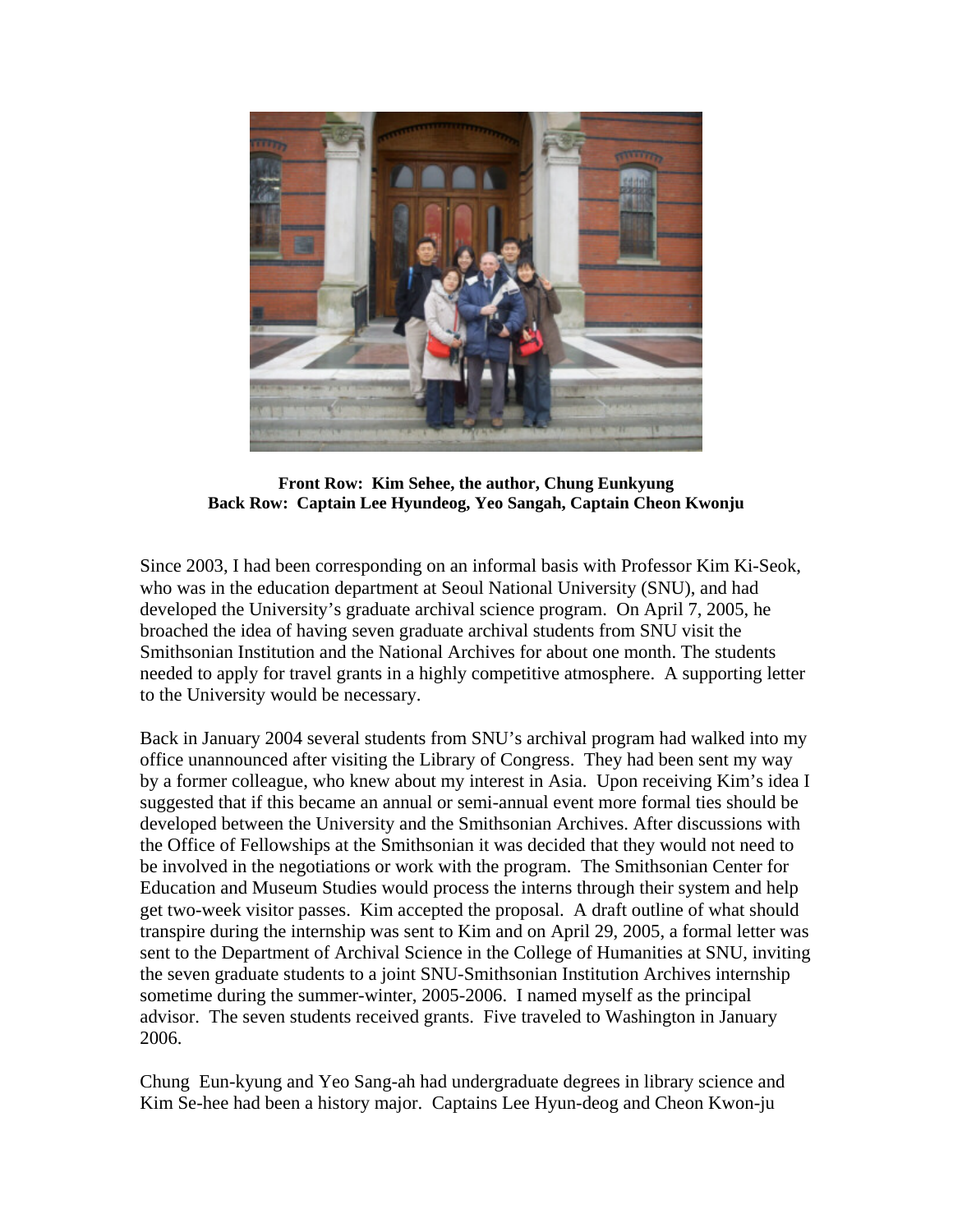graduated from the Korean Military Academy. Lee majored in economics and Cheon had a degree in physics. It was never certain what the three women were going to choose for their thesis. Professor Kim suggested that they all visit modern military records at National Archives II. Lee and Cheon already had their agenda in place. The Republic of Korea Army was responsible for both its records management program and the retention of their archival material. This will be modified in revised legislation on archives sometime in 2007-2008. Thereafter, all permanent files would be transferred to the Korean National Archives. Lee and Cheon wanted to visit military records programs and were extremely interested in the records management of army records. They wanted to see if a program could be put in place so ROK Army personnel could get training in records management in the United States for six months. The arrangement could not be worked out while they were in Washington. Lee was also interested in handling classified and de-classified documents especially in electronic form and email. A meeting at the U. S. Army headquarters for records management was very helpful and the two students will be able to go on-line and look at the general disposition schedules and the Army's electronic records management program.

There was not enough time for a practicum, to shadow an archivist to see what functions take place each day. And, no time to process records or personal papers, which would have been very beneficial. Instead, the five students had a very hectic two weeks (which turned into three, with a fifth student staying for four weeks), spending the first two visiting seven Smithsonian archival programs, the Smithsonian Center for Archival Conservation, the Library of Congress Manuscript Division and LC's Asian Reading Room, and the Naval Historical Center and the United States Navy Museum. There was a workshop with SIA's information technology archivist to discuss electronic records, email and websites, and a follow-up session. They also met with the director of the Smithsonian's Asian Pacific American Program. The students went several times to visit the modern military archives at NARA II during the second and third weeks and spent some time at the archives at the University of Maryland. During the final week they met with the chief of the army records management program.

Language was a barrier and the students came armed with a very small tape recorder (about two inches long and one inch in diameter holding one gigabyte of data), so they could review and translate the detailed information when they returned to their motel and in more depth upon returning to Korea. Three times they emailed Kim and sent detailed reports on who they had seen and what they heard. Though Chung and Kim spoke very little, Lee began to ask questions. His use of verb tense was excellent. Cheon took risks in making mistakes in grammar and began having dialogues about archival subjects and general give and take of daily chit-chat. Yeo became proficient in English and left with excellent knowledge in understanding and speaking the language. All had an excellent sense of humor.

For a first program, it was extremely successful and satisfying. One student wants to send his wife next year even though she is not an archival student. I recommended that the students write about the program and send a translated copy to the Smithsonian Archives. A dialogue needs to occur about what worked well for the students, how the